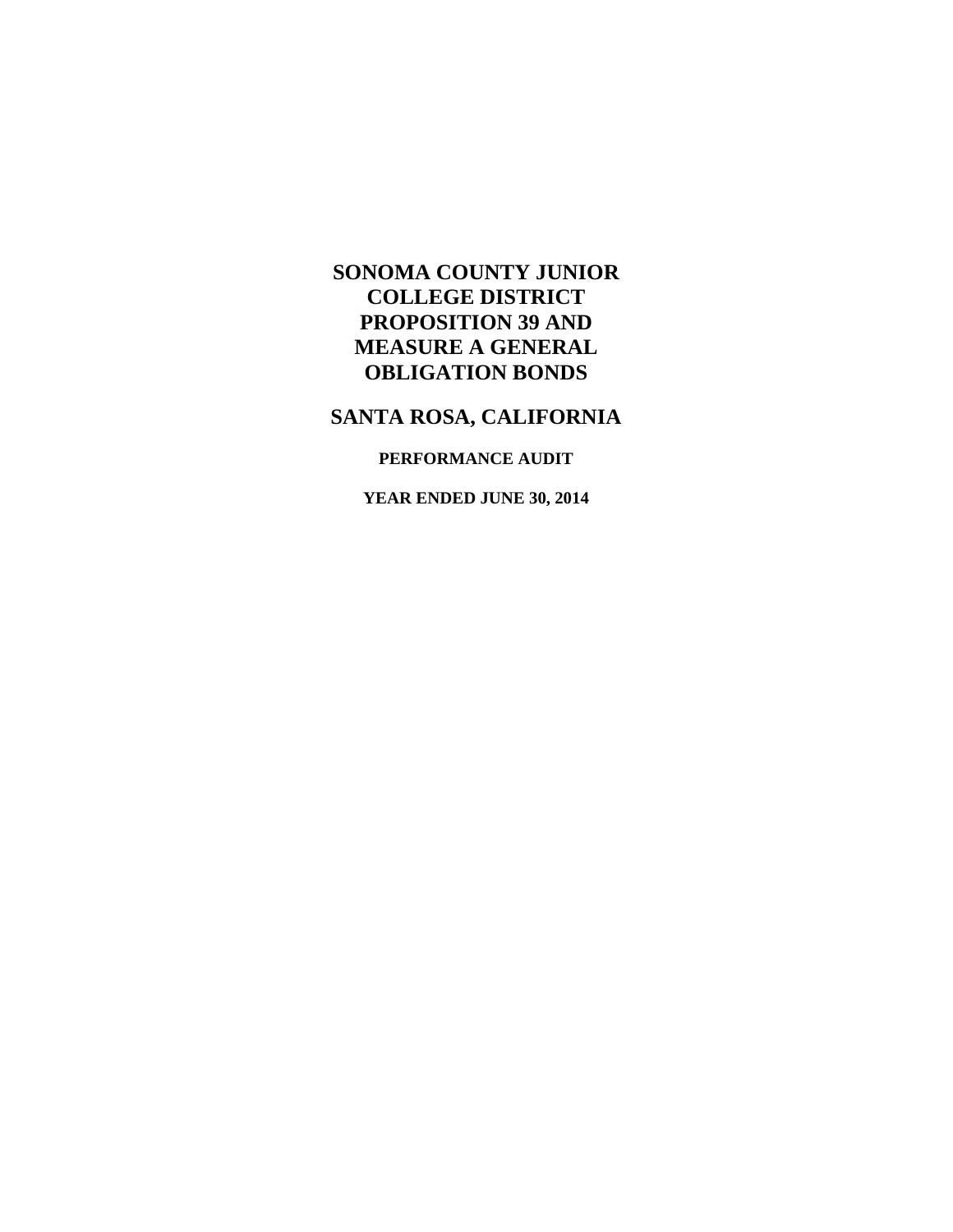### **TABLE OF CONTENTS JUNE 30, 2014**

|                                                | <b>PAGE</b> |
|------------------------------------------------|-------------|
| <b>Independent Auditors' Report</b>            | 1           |
| Objectives                                     | 2           |
| Scope of the Audit                             | 2           |
| <b>Background Information</b>                  | 2           |
| Procedures Performed                           | 3           |
| <b>Results of Procedures</b>                   | 3           |
| Conclusion                                     | 8           |
| <b>Management Comments and Recommendations</b> | 8           |
|                                                |             |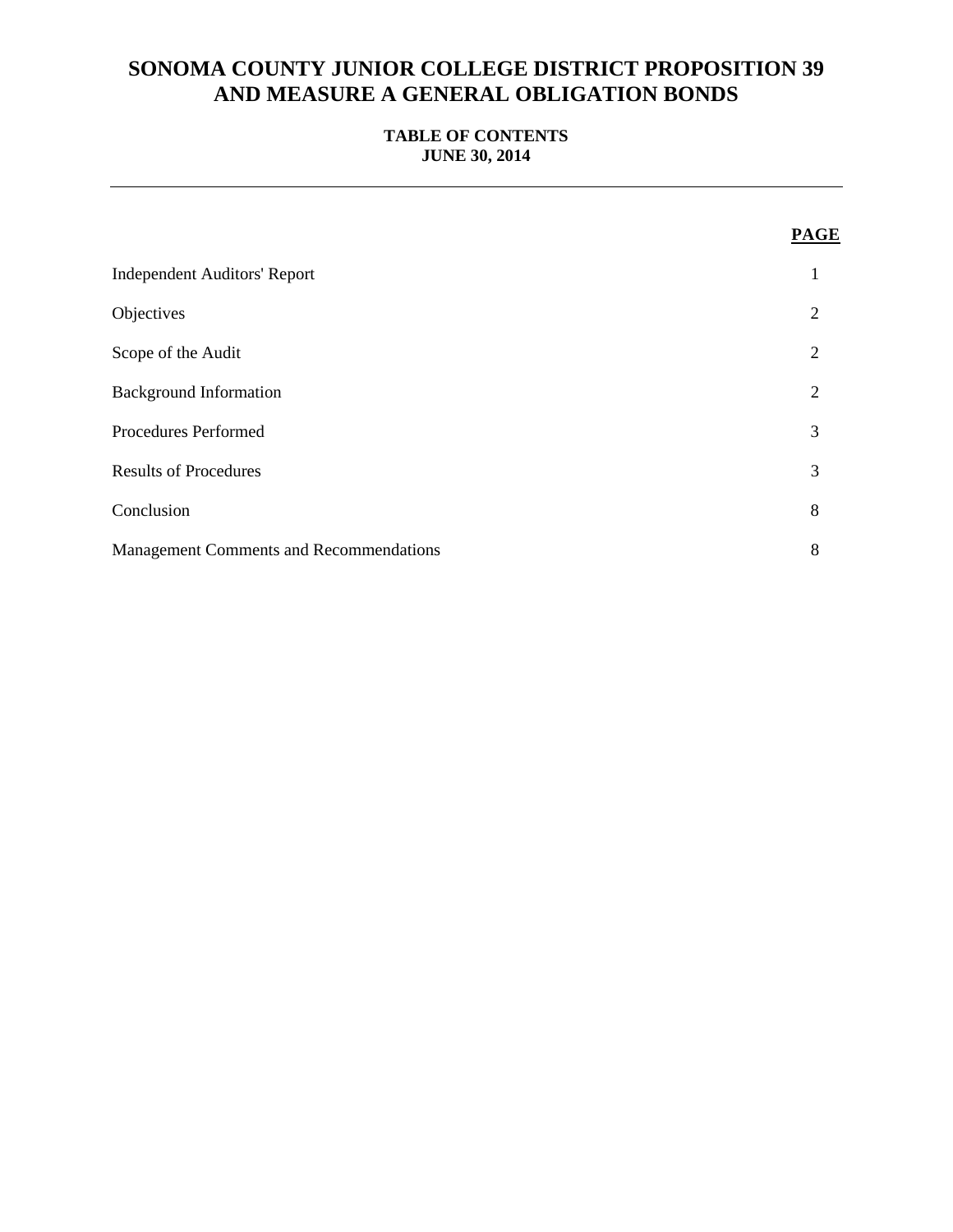

## **INDEPENDENT AUDITOR'S REPORT**

**Board of Trustees Sonoma County Junior College District Santa Rosa, California** 

We have conducted a performance audit of the Sonoma County Junior College District's (the District's) Measure A General Obligation Bonds for the year ended June 30, 2014.

We conducted our performance audit in accordance with *Government Auditing Standards* issued by the Comptroller General of the United States. Those standards require that we plan and perform the audit to obtain sufficient, appropriate evidence to provide a reasonable basis for our conclusion based on our audit objectives. We believe that the evidence obtained provides a reasonable basis for the findings and conclusions based on our audit objectives.

Our audit was limited to the objectives listed on page 2 of this report, which includes determining the compliance with the performance requirements for the Proposition 39 Measure A General Obligation Bonds under the applicable provisions of Section 1(b)(3)(C) of Article XIIIA of the California Constitution and Proposition 39 as they apply to the bonds and the net proceeds thereof. Management is responsible for the Sonoma County Junior College District's compliance with those requirements.

Solely to assist us in planning and performing our performance audit, we obtained an understanding of the internal controls of the District to determine if internal controls were adequate to help ensure the District's compliance with the requirements of Proposition 39, as specified by Section  $1(b)(3)(C)$  of Article XIIIA of the California Constitution. Accordingly, we do not express any assurance on the internal controls.

The results of our tests indicated that, in all significant respects, the Sonoma County Junior College District expended Measure A General Obligation Bond funds for the year ended June 30, 2014, only for the specific projects developed by the District's Board of Trustees and approved by the voters, in accordance with the requirements of Proposition 39, as specified by Section 1(b)(3)(C) of Article XIIIA of the California Constitution.

Millert associates, en.

**GILBERT ASSOCIATES, INC. Sacramento, California** 

**November 4, 2014**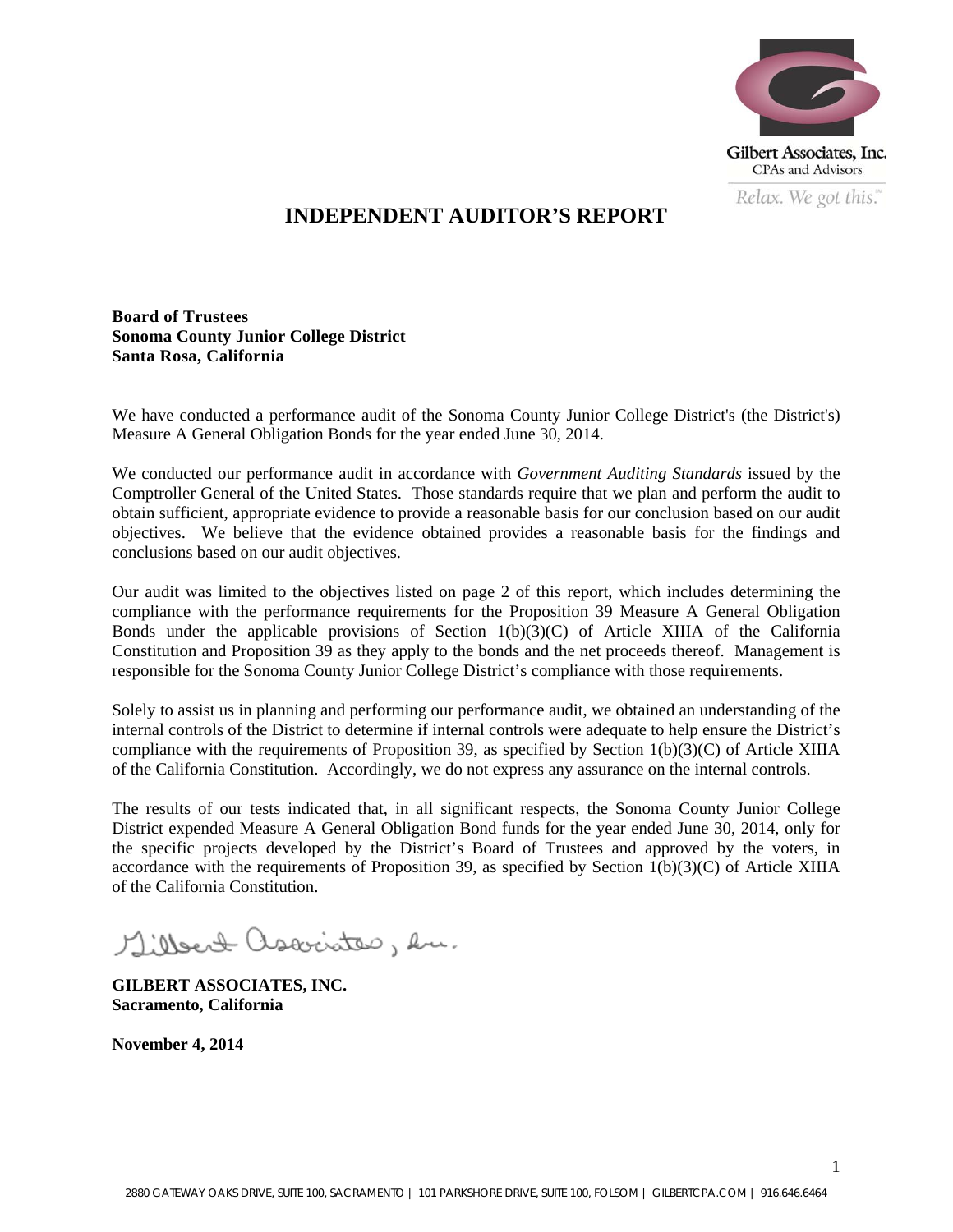### **PERFORMANCE AUDIT JUNE 30, 2014**

#### **OBJECTIVES**

 made in accordance with project budgets and guidelines; note any incongruities or system weaknesses; The objectives of our performance audit were to document the expenditures charged to Measure A General Obligation Bonds (Measure A) which were approved under Proposition 39; determine whether expenditures for fiscal year ended June 30, 2014, charged to the General Obligation Bond Fund have been and provide recommendations for improvements.

#### **SCOPE OF THE AUDIT**

The scope of our performance audit covered the fiscal year ended June 30, 2014. Expenditures incurred after the issuance of the bonds and prior to July 01, 2013, were covered in a previous examination. The expenditures included all object and project codes associated with the Bond projects. The propriety of expenditures for capital projects and maintenance projects funded through other State or local funding sources were not included within the scope of our audit. Expenditures incurred subsequent to June 30, 2014, were not reviewed or included within the scope of our audit.

#### **BACKGROUND INFORMATION**

On March 5, 2002, \$251,700,000 in general obligation bonds were authorized by voters' approval of Measure A. The first series (A) of Bonds in the amount of \$60,000,000 was issued on February 1, 2003. Series A was refunded on September 29, 2005, resulting in an additional \$36,526,697 and defeasing the debt from the original Series A. The second series (B) of Bonds in the amount of \$105,000,000 was issued on September 29, 2005. The third series (C) of Bonds in the amount of \$69,710,000 was issued on September 17, 2007. The fourth and final series (D) of Bonds in the amount of \$16,990,000 was issued on April 2, 2008. In May of 2013, refunding bonds of \$133,215,000 were issued to partially refund Series B and Series C, resulting in a legal defeasance of \$80,430,000 and \$66,095,000 of principal outstanding for Series B and C, respectively. The total proceeds from each bond series less the bond issuance costs are to be used to finance the construction, acquisition, furnishing, and equipping of District facilities.

A Citizens Bond Oversight Committee (the Committee) was appointed on June 11, 2002, to comply with the California Constitution and the Education Code. The purpose of the Committee is to inform the public, at least annually, regarding the appropriate use of the Bond proceeds. California Constitution, Article XIIIA, Section 1(b)(3), requires an annual performance audit be conducted to ensure that the funds have been expended only on the specific projects publicized by the District.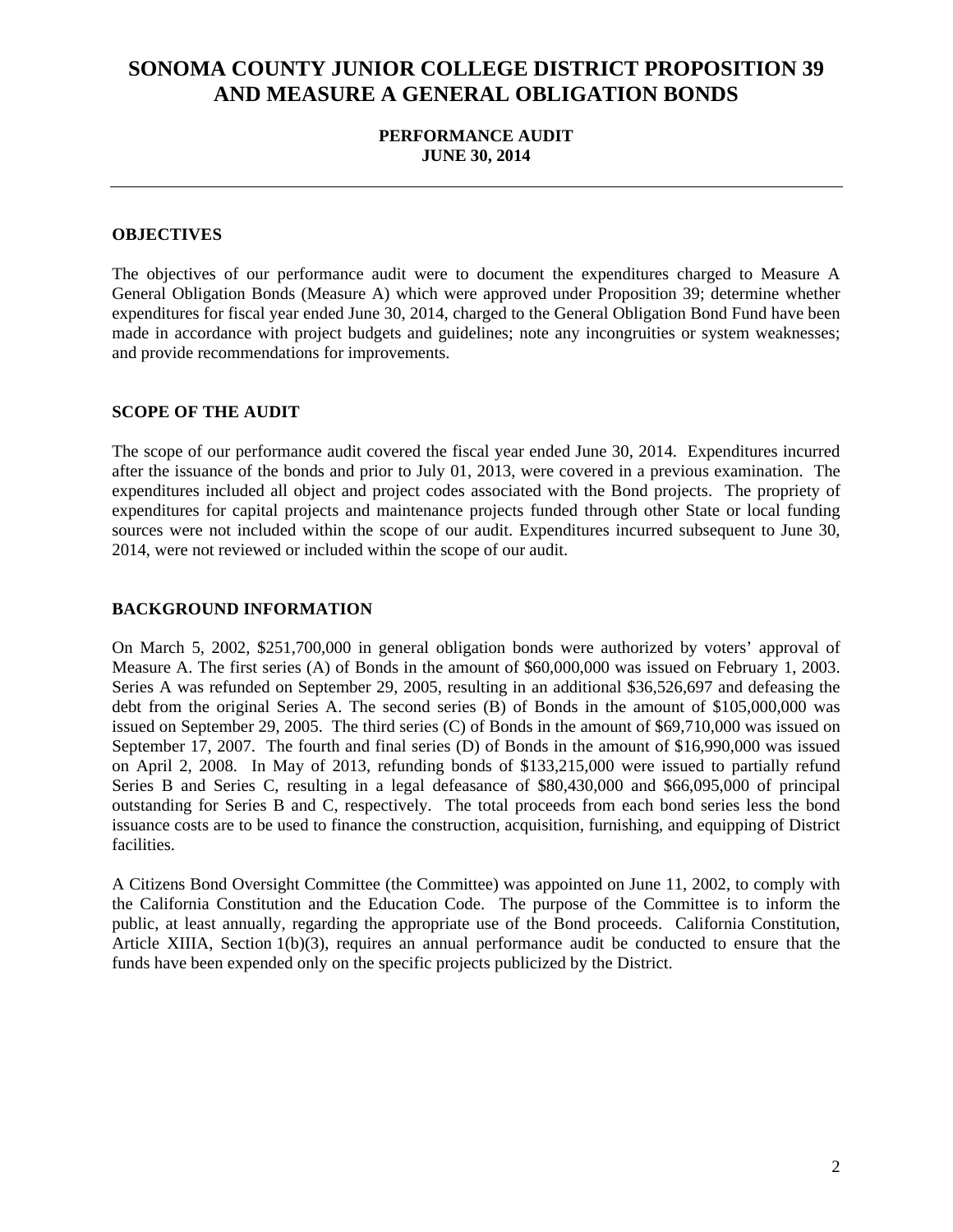### **PERFORMANCE AUDIT JUNE 30, 2014**

#### **PROCEDURES PERFORMED**

We obtained the General Obligation Bond Fund general ledger and the project expenditure summary reports and detail prepared by the District for the fiscal year ended June 30, 2014. Within the year audited, we obtained the actual invoices and other supporting documentation for a sample of expenditures to ensure compliance with Proposition 39 and Measure A General Obligation Bond funding. We performed the following procedures:

- We reviewed the list of projects being performed to verify that the list of intended projects is consistent with the District's Facilities Projects Lists.
- We verified that the District created the required debt service fund and capital outlay fund in order to account for the bond proceeds and expenditures.
- We verified that the proceeds from the sale of bonds were deposited in an appropriate debt service fund and a capital outlay projects fund.
- We selected a sample of expenditures in the fiscal year ended June 30, 2014, and reviewed supporting documentation to ensure that funds were properly expended on the specific projects outlined on the publicized list and met the requirements for bidding, if applicable.
- We verified that funds were used for the construction, acquisition, furnishing, and equipping of District facilities, and we verified that funding was not used for salaries of school administrators or other operating expenses of the District.

#### **RESULTS OF PROCEDURES PERFORMED**

The District utilized Measure A Bond funds for 115 projects. The District incurred total expenditures of \$268,654,017 through June 30, 2014, for the Measure A projects listed on the following pages.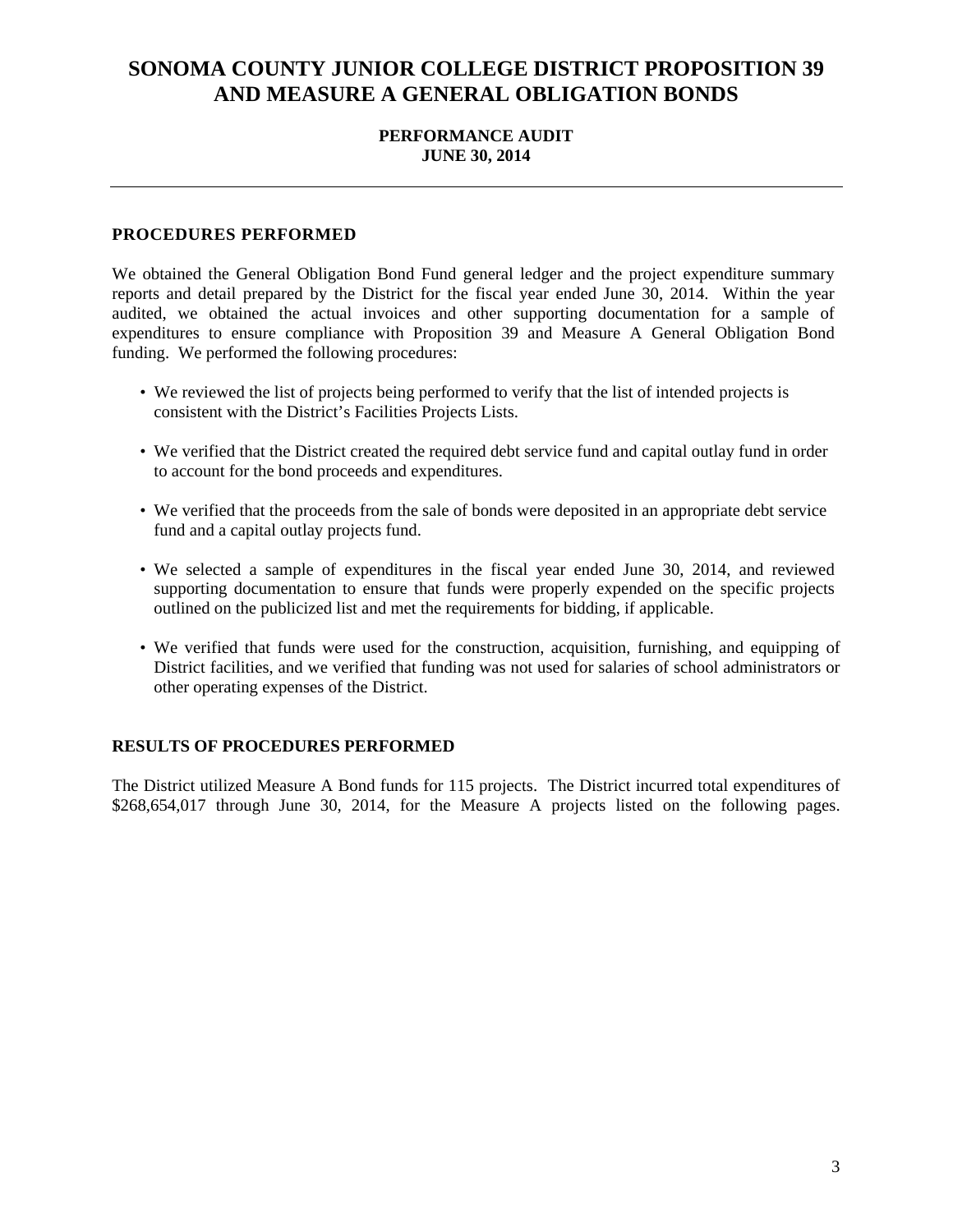| <b>EXPENDITURES</b>                                                       | <b>SERIES A</b><br><b>Total</b> | <b>SERIES B</b><br><b>Total</b> | <b>SERIES C</b><br><b>Total</b> | <b>SERIES D</b><br><b>Prior Year</b> | <b>Expenditures</b><br>Prior to<br><b>July 1, 2013</b> | <b>SERIES D</b><br>2013-2014 | Grand<br><b>Total</b> | Project<br><b>Budget</b> | Project<br><b>Status</b> |
|---------------------------------------------------------------------------|---------------------------------|---------------------------------|---------------------------------|--------------------------------------|--------------------------------------------------------|------------------------------|-----------------------|--------------------------|--------------------------|
|                                                                           |                                 |                                 |                                 |                                      |                                                        |                              |                       |                          |                          |
| <b>Eligible Bond Program Costs</b>                                        | 1,363,848 \$<br>\$              | 451,690 \$                      | 622,090 \$                      | 21,028                               | -S<br>2,458,656 \$                                     | 28,430<br>- \$               | 2,487,086 \$          | 2,549,854                | In Progress              |
| <b>RENOVATION AND MODERNIZATION</b>                                       |                                 |                                 |                                 |                                      |                                                        |                              |                       |                          |                          |
| Upgrade classrooms, laboratories, support service space at all locations: |                                 |                                 |                                 |                                      |                                                        |                              |                       |                          |                          |
| Various Classroom/Support Service Upgrades                                | 298,139                         | 11,822                          |                                 |                                      | 309,961                                                |                              | 309,961               | 309,961                  | Completed                |
| Albany House Upgrade                                                      | 92,700                          | (2,300)                         |                                 |                                      | 90,400                                                 |                              | 90,400                | 90,400                   | Completed                |
| <b>Bailey Field Food Kiosk</b>                                            |                                 | 108,684                         |                                 |                                      | 108,684                                                |                              | 108,684               | 108,684                  | Completed                |
| <b>Bailey Field Press Booth</b>                                           | 24,520                          |                                 |                                 |                                      | 24,520                                                 |                              | 24,520                | 24,520                   | Completed                |
| <b>Bailey Hall Remodel</b>                                                |                                 |                                 | 200,598                         | 2,888                                | 203,486                                                |                              | 203,486               | 203,486                  | Completed                |
| <b>Baker Modernization</b>                                                | 1,538,231                       |                                 | 24,005                          |                                      | 1,562,236                                              |                              | 1,562,236             | 1,562,236                | Completed                |
| Baker & Lark Restroom Project                                             |                                 |                                 | 56,171                          |                                      | 56,171                                                 |                              | 56,171                | 56,171                   | Completed                |
| <b>Bech Mercury Abatement</b>                                             | 173                             | 88,889                          |                                 |                                      | 89,062                                                 |                              | 89,062                | 89,062                   | Completed                |
| Belden Roof & Flooring                                                    |                                 | 50,739                          |                                 |                                      | 50,739                                                 |                              | 50,739                | 50,739                   | Completed                |
| <b>Brickyard Remodel</b>                                                  | 822,156                         |                                 |                                 |                                      | 822,156                                                |                              | 822,156               | 822,156                  | Completed                |
| Building and Site Scheduled Maintenance                                   | 53,681                          | 97,579                          | 60,960                          |                                      | 212,220                                                |                              | 212,220               | 212,219                  | Completed                |
| <b>Burbank Auditorium Project</b>                                         |                                 | 33,240                          | 190,417                         |                                      | 223,657                                                |                              | 223,657               | 223,656                  | Completed                |
| <b>Bussman Exterior</b>                                                   | 215,412                         | 203,649                         |                                 |                                      | 419,061                                                |                              | 419,061               | 419,061                  | Completed                |
| <b>Bussman Consolidation</b>                                              |                                 |                                 | 44,644                          |                                      | 44,644                                                 |                              | 44,644                | 44,644                   | Completed                |
| Campus Signage                                                            |                                 | 40,074                          | 20,470                          |                                      | 60,544                                                 |                              | 60,544                | 60,544                   | Completed                |
| College Skills                                                            |                                 |                                 |                                 |                                      |                                                        | 14,530                       | 14,530                | 16,775                   | In Progress              |
| Emeritus Phase III                                                        | 764,179                         | 53,300                          |                                 |                                      | 817,479                                                |                              | 817,479               | 817,479                  | Completed                |
| <b>EMS</b> Control Upgrade Project                                        |                                 | 706,536                         | 354,243                         |                                      | 1,060,779                                              |                              | 1,060,779             | 1,060,779                | Completed                |
| Foundation / PR Remodel                                                   |                                 |                                 | 29,229                          | 38,332                               | 67,561                                                 |                              | 67,561                | 67,561                   | Completed                |
| Haehl Waterproofing Project                                               |                                 |                                 | 91,424                          |                                      | 91,424                                                 |                              | 91,424                | 91,424                   | Completed                |
| Infrastructure                                                            |                                 | 188,280                         | 37,662                          |                                      | 225,942                                                |                              | 225,942               | 225,942                  | Completed                |
| Jesse Peter Museum Expansion                                              | 35,875                          | 1,894,789                       | 6,520                           | 1,523                                | 1,938,707                                              |                              | 1,938,707             | 1,938,706                | Completed                |
| Maggini Hall Stair Replacement                                            |                                 | 42,205                          |                                 |                                      | 42,205                                                 |                              | 42,205                | 42,205                   | Completed                |
| Pedroncelli Project                                                       |                                 |                                 |                                 | 14,785                               | 14,785                                                 |                              | 14,785                | 14,785                   | Completed                |
| Pioneer Hall                                                              |                                 |                                 |                                 |                                      |                                                        | 5,410                        | 5,410                 | 5,410                    | Completed                |
| Planetarium Seating Replacement                                           | 74,180                          |                                 |                                 |                                      | 74,180                                                 |                              | 74,180                | 74,180                   | Completed                |
| Quinn Men's Locker Room Remodel                                           | 177,532                         |                                 |                                 |                                      | 177,532                                                |                              | 177,532               | 177,532                  | Completed                |
| Quinn Skylight                                                            | 202,360                         | (17, 397)                       |                                 |                                      | 184,963                                                |                              | 184,963               | 184,963                  | Completed                |
| Race Hall Alterations                                                     |                                 | 75,610                          | 151,511                         |                                      | 227,121                                                |                              | 227,121               | 227,120                  | Completed                |
| Race Hall Reconstruction                                                  |                                 | 200,638                         | (487, 137)                      |                                      | (286, 499)                                             |                              | (286, 499)            | (286, 498)               | Completed                |
| Shone Farm Projects                                                       |                                 | 218                             | 353,790                         |                                      | 354,008                                                |                              | 354,008               | 354,007                  | Completed                |
| Shone Farm Vineyard Development                                           |                                 | 15,699                          | 285,131                         | 10,155                               | 310,985                                                |                              | 310,985               | 310,985                  | Completed                |
| Shuhaw Modernization                                                      | 145,324                         | 238,472                         | 13,057                          |                                      | 396,853                                                |                              | 396,853               | 396,852                  | Completed                |
| Shuhaw Restroom Project                                                   |                                 |                                 | 29,819                          |                                      | 29,819                                                 |                              | 29,819                | 29,819                   | Completed                |
| Steve Olson Lane Reconstruction                                           |                                 |                                 |                                 | 581,522                              | 581,522                                                |                              | 581,522               | 581,522                  | Completed                |
| Tauzer Gym Remodel                                                        | 2,874                           | 96,606                          |                                 |                                      | 99,480                                                 |                              | 99,480                | 99,480                   | Completed                |
| Upgrade existing restrooms, plumbing and sewer lines:                     |                                 |                                 |                                 |                                      |                                                        |                              |                       |                          |                          |
| <b>Plumbing Replacements</b>                                              | 328,432                         |                                 |                                 |                                      | 328,432                                                |                              | 328,432               | 328,432                  | Completed                |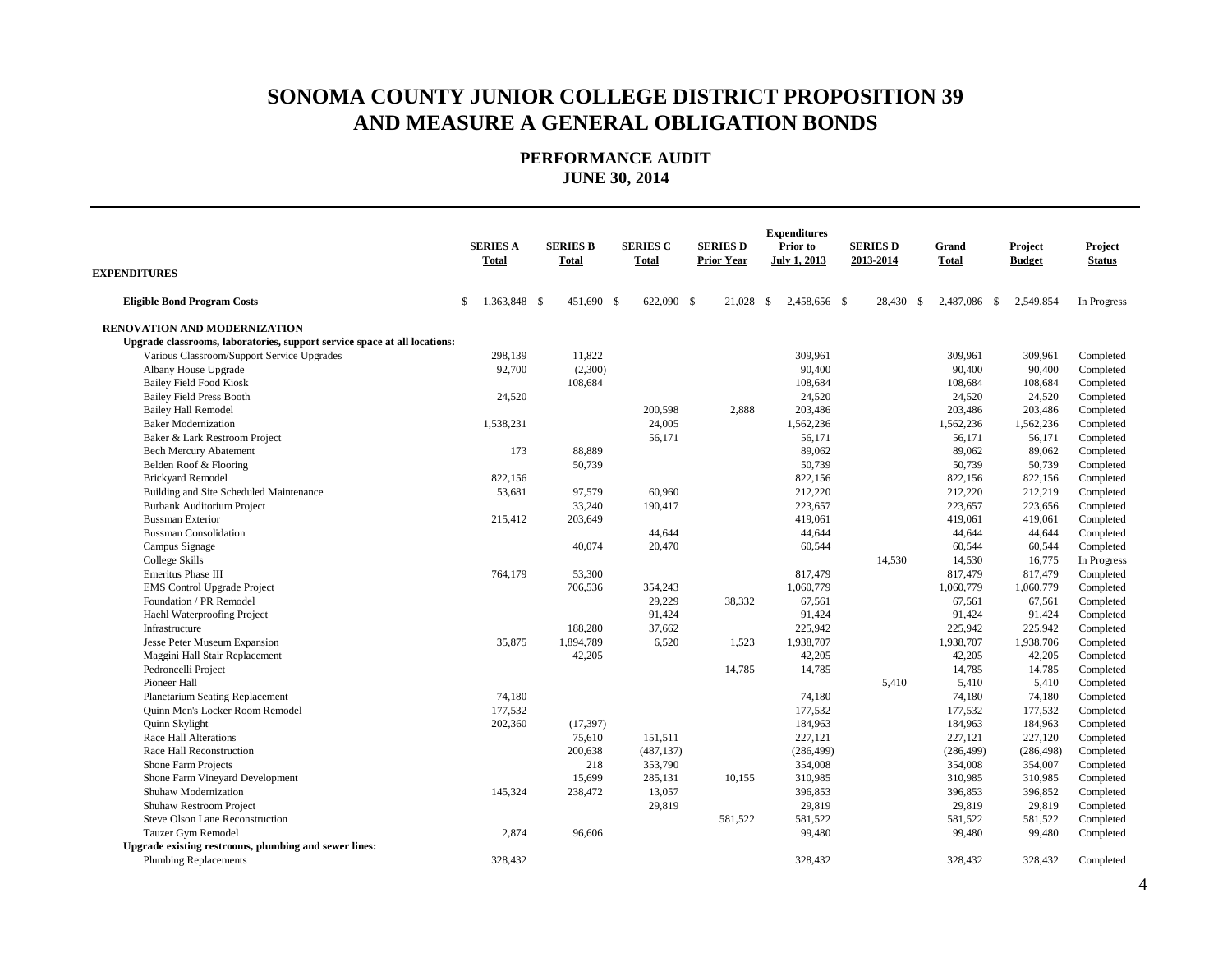|                                                                   | <b>SERIES A</b><br><b>Total</b> | <b>SERIES B</b><br><b>Total</b> | <b>SERIES C</b><br><b>Total</b> | <b>SERIES D</b><br><b>Prior Year</b> | <b>Expenditures</b><br>Prior to<br>July 1, 2013 | <b>SERIES D</b><br>2013-2014 | Grand<br><b>Total</b> | Project<br><b>Budget</b> | Project<br><b>Status</b> |
|-------------------------------------------------------------------|---------------------------------|---------------------------------|---------------------------------|--------------------------------------|-------------------------------------------------|------------------------------|-----------------------|--------------------------|--------------------------|
| Repair and replace roofs:                                         |                                 |                                 |                                 |                                      |                                                 |                              |                       |                          |                          |
| Roofing Scheduled Maintenance                                     | 644,023                         | 492,820                         | 293,270                         |                                      | 1,430,113                                       |                              | 1,430,113             | 1,430,113                | Completed                |
| Paint and re-seal building interiors and exteriors:               |                                 |                                 |                                 |                                      |                                                 |                              |                       |                          |                          |
| Race Exterior Waterproofing                                       | 1,989,315                       | 1,561,391                       | (3,595,876)                     |                                      | (45, 170)                                       |                              | (45,170)              | (45, 170)                | Completed                |
| <b>Upgrade mechanical systems</b>                                 | 16,916                          |                                 |                                 |                                      | 16,916                                          |                              | 16,916                | 16,916                   | Completed                |
| <b>COLLEGE-WIDE SAFETY AND SECURITY IMPROVEMENTS</b>              |                                 |                                 |                                 |                                      |                                                 |                              |                       |                          |                          |
| Improve seismic safety of buildings:                              |                                 |                                 |                                 |                                      |                                                 |                              |                       |                          |                          |
| Seismic Safety                                                    | 22,969                          | 45,354                          |                                 |                                      | 68,323                                          |                              | 68,323                | 68,323                   | Completed                |
| <b>Upgrade bleachers for safety:</b>                              |                                 |                                 |                                 |                                      |                                                 |                              |                       |                          |                          |
| <b>Bleachers Safety Upgrade</b>                                   | 46,997                          | 210,340                         |                                 |                                      | 257,337                                         |                              | 257,337               | 257,337                  | Completed                |
| Install / improve intrusion alarms and doorlocks:                 |                                 |                                 |                                 |                                      |                                                 |                              |                       |                          |                          |
| Security, Key, Alarm Systems                                      | 281,407                         | 735,932                         | 146,422                         | 49,183                               | 1,212,944                                       |                              | 1,212,944             | 1,212,944                | Completed                |
| Strengthen roof anchorage for safety:                             |                                 |                                 |                                 |                                      |                                                 |                              |                       |                          |                          |
| Roof Safety Anchorage                                             | 143,981                         |                                 |                                 |                                      | 143,981                                         |                              | 143,981               | 143,981                  | Completed                |
| <b>Seating replacement projects</b>                               | 208,567                         |                                 |                                 |                                      | 208,567                                         |                              | 208,567               | 208,567                  | Completed                |
| <b>COLLEGE-WIDE ENERGY EFFICIENCY</b>                             |                                 |                                 |                                 |                                      |                                                 |                              |                       |                          |                          |
| Replace aging, inefficient boilers                                |                                 | 279,185                         |                                 |                                      | 279,185                                         |                              | 279,185               | 279,185                  | Completed                |
| Replace and upgrade HVAC systems:                                 |                                 |                                 |                                 |                                      |                                                 |                              |                       |                          |                          |
| <b>HVAC Scheduled Maintenance</b>                                 | 889,631                         | 858,477                         | 140,241                         |                                      | 1,888,349                                       |                              | 1,888,349             | 1,888,349                | Completed                |
| Replace emergency generator:                                      |                                 |                                 |                                 |                                      |                                                 |                              |                       |                          |                          |
| <b>Bussman Generator</b>                                          | 277,463                         | 940                             |                                 |                                      | 278,403                                         |                              | 278,403               | 278,403                  | Completed                |
| Upgrade lighting and electrical systems:                          |                                 |                                 |                                 |                                      |                                                 |                              |                       |                          |                          |
| <b>Electrical Scheduled Maintenance</b>                           | 19,341                          |                                 | 105,952                         |                                      | 125,293                                         |                              | 125,293               | 125,293                  | Completed                |
| Site Lightning Upgrade                                            |                                 |                                 |                                 |                                      |                                                 | 29,523                       | 29,523                | 41,733                   | In Progress              |
| Lounibos Photovoltaic Energy Conservation                         | 316,000                         | 188,038                         |                                 |                                      | 504,038                                         |                              | 504,038               | 504,038                  | Completed                |
| <b>Cogeneration Turbine Replacement</b>                           | 968,089                         | 7,310                           | 25,369                          |                                      | 1,000,768                                       |                              | 1,000,768             | 1,000,768                | Completed                |
| <b>Energy Conservation</b>                                        | 443,325                         | 1,267,834                       | 44,644                          |                                      | 1,755,803                                       |                              | 1,755,803             | 1,755,803                | Completed                |
| Bussman Hall Computer Room A/C                                    | 78,095                          | 5,802                           |                                 |                                      | 83,897                                          |                              | 83,897                | 83,897                   | Completed                |
| <b>Emergency Generator</b>                                        |                                 |                                 | 216,650                         |                                      | 216,650                                         |                              | 216,650               | 216,650                  | Completed                |
| <b>PSTC Photovoltaic Project</b>                                  |                                 | 2,502,159                       |                                 |                                      | 2,502,159                                       |                              | 2,502,159             | 2,502,159                | Completed                |
| COLLEGE-WIDE WIRING AND TECHNOLOGY FOR COMPUTERS,                 |                                 |                                 |                                 |                                      |                                                 |                              |                       |                          |                          |
| INTERNET ACCESS AND AN EFFECTIVE LEARNING ENVIRONMENT             |                                 |                                 |                                 |                                      |                                                 |                              |                       |                          |                          |
| Upgrade and expand wireless systems, telecommunications, internet |                                 |                                 |                                 |                                      |                                                 |                              |                       |                          |                          |
| and network connections:                                          |                                 |                                 |                                 |                                      |                                                 |                              |                       |                          |                          |
| <b>Building to Building Connectivity</b>                          | 630.964                         | 707,367                         | 975                             |                                      | 1,339,306                                       |                              | 1,339,306             | 1,339,306                | Completed                |
| Maggini Hall Network Replacement                                  | 187,687                         |                                 |                                 |                                      | 187,687                                         |                              | 187,687               | 187,687                  | Completed                |
| Uninterruptable Power Supply                                      | 30,314                          |                                 |                                 |                                      | 30,314                                          |                              | 30,314                | 30,314                   | Completed                |
| Wireless Systems                                                  |                                 |                                 | 46,073                          |                                      | 46,073                                          |                              | 46,073                | 46,073                   | Completed                |
| <b>Upgrade Phone Systems</b>                                      | 36,326                          | 32,305                          | 886                             |                                      | 69,517                                          |                              | 69,517                | 69,517                   | Completed                |
| Library Collections and Infrastructure                            | 283,612                         |                                 |                                 |                                      | 283,612                                         |                              | 283,612               | 283,612                  | Completed                |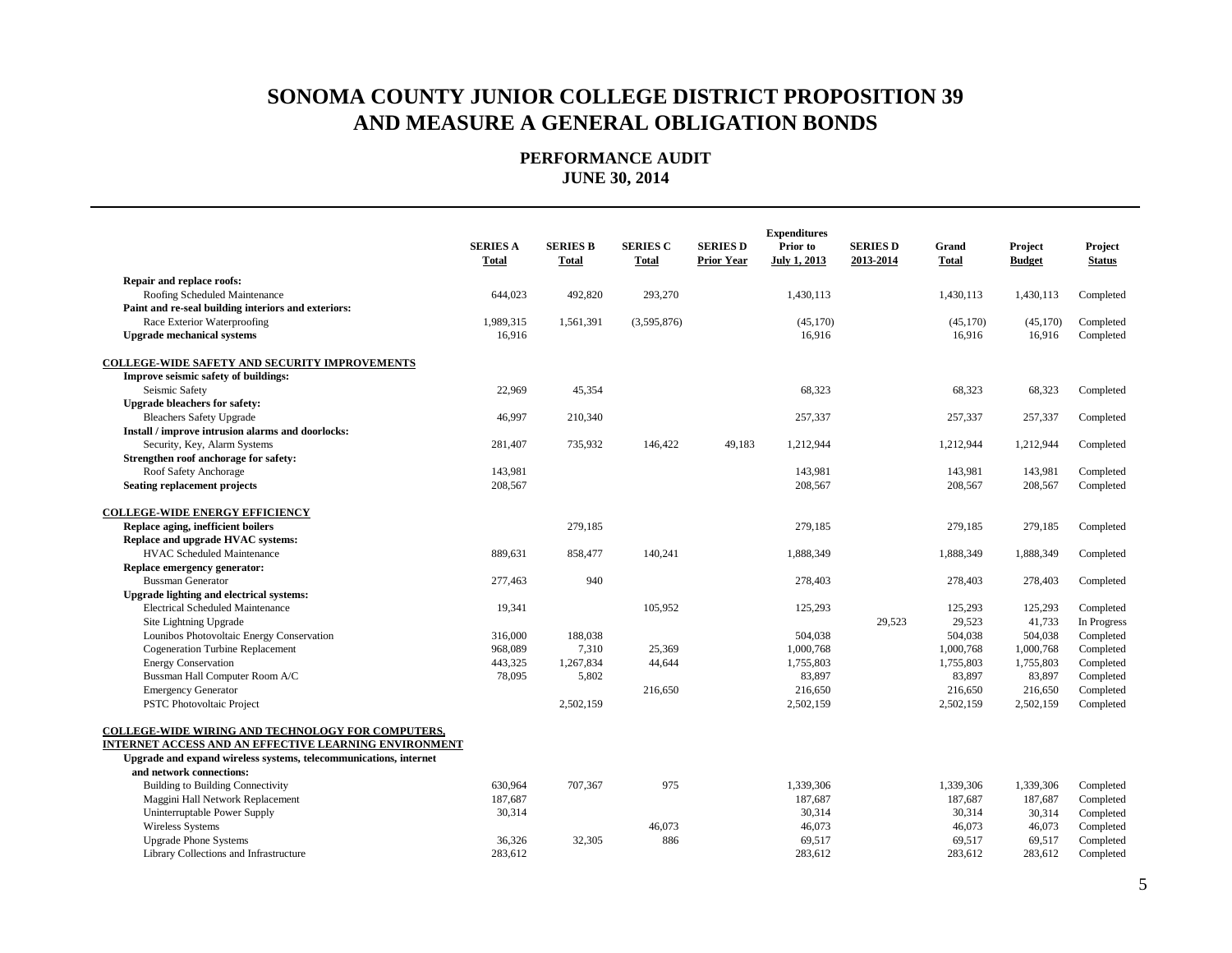|                                                                 | <b>SERIES A</b><br>Total | <b>SERIES B</b><br>Total | <b>SERIES C</b><br><b>Total</b> | <b>SERIES D</b><br><b>Prior Year</b> | <b>Expenditures</b><br>Prior to<br>July 1, 2013 | <b>SERIES D</b><br>2013-2014 | Grand<br><b>Total</b> | Project<br><b>Budget</b> | Project<br><b>Status</b> |
|-----------------------------------------------------------------|--------------------------|--------------------------|---------------------------------|--------------------------------------|-------------------------------------------------|------------------------------|-----------------------|--------------------------|--------------------------|
| Upgrade and replace computer and software systems:              | 15,020                   |                          |                                 |                                      | 15,020                                          |                              | 15,020                | 15,020                   | Completed                |
| <b>Integrated Computer System Design</b>                        | 150,389                  | 249,308                  | 699                             |                                      | 400,396                                         |                              | 400,396               | 400,395                  | Completed                |
| <b>Escape Software Conversion</b>                               |                          |                          | 1,013,150                       |                                      | 1,013,150                                       |                              | 1,013,150             | 1,150,000                | In Progress              |
| Digital Archive Project                                         |                          |                          |                                 |                                      |                                                 | 54,246                       | 54,246                | 60,902                   | In Progress              |
| College Site Software License                                   | 477,112                  | 425,067                  | 518,266                         | 331.348                              | 1,751,793                                       | 101,188                      | 1,852,981             | 2,139,823                | In Progress              |
| <b>Institutional Computer Upgrade</b>                           | 194,001                  | 130,681                  | 78,384                          |                                      | 403,066                                         |                              | 403,066               | 403,067                  | Completed                |
| Upgrade and replace classroom equipment and instructional aids: |                          |                          |                                 |                                      |                                                 |                              |                       |                          |                          |
| Language Lab Upgrades                                           |                          | 86,070                   | 188,404                         |                                      | 274,474                                         |                              | 274,474               | 274,473                  | Completed                |
| <b>Student Services Assessment and Remote Testing</b>           | 462                      |                          |                                 |                                      | 462                                             |                              | 462                   | 462                      | Completed                |
| <b>Technology Equipment</b>                                     | 3,421,117                | 1,963,616                | 2,187,558                       | 1,035,525                            | 8,607,816                                       | 807,311                      | 9,415,127             | 20,372,253               | In Progress              |
| Upgrade media and audio visual equipment:                       |                          |                          |                                 |                                      |                                                 |                              |                       |                          |                          |
| Media Equipment - Auditoriums/Fields/Testing                    | 40,513                   | 16,262                   | 42,469                          |                                      | 99,244                                          |                              | 99,244                | 99,244                   | Completed                |
| DVD Format Conversion & Streaming Video Systems                 | 85,957                   | 61,130                   | 10,111                          |                                      | 157,198                                         | 7,704                        | 164,902               | 179,857                  | In Progress              |
| Classroom Media Systems Replacement                             | 770,695                  | 1,105,202                | 1,010,137                       | 193,786                              | 3,079,820                                       | 189,857                      | 3,269,677             | 3,500,243                | In Progress              |
| FACILITIES REPLACEMENT, EXPANSION AND NEW CONSTRUCTION          |                          |                          |                                 |                                      |                                                 |                              |                       |                          |                          |
| <b>Facility / Site Demolition:</b>                              | 313,573                  | 76,408                   | 6,434                           |                                      | 396,415                                         |                              | 396,415               | 396,414                  | Completed                |
| Lark Temps Removal                                              |                          |                          |                                 | 68,632                               | 68,632                                          |                              | 68,632                | 68,632                   | Completed                |
| <b>Construction of new facilities:</b>                          |                          |                          |                                 |                                      |                                                 |                              |                       |                          |                          |
| Ag Pavilion                                                     | 5,065,073                | 1,496,429                | 201.541                         |                                      | 6,763,043                                       |                              | 6,763,043             | 6,763,042                | Completed                |
| Shone Farm Reservoir                                            | 14,971                   | 98,808                   | 196,503                         | 760                                  | 311,042                                         |                              | 311,042               | 311,042                  | Completed                |
| Math Science Building                                           |                          |                          |                                 |                                      |                                                 | 5,310                        | 5,310                 | 5,310                    | Completed                |
| <b>Planning Consultants:</b>                                    |                          |                          |                                 |                                      |                                                 |                              |                       |                          |                          |
| Space Planning Consultants / Master Planning                    | 366,157                  | 15,780                   |                                 |                                      | 381,937                                         |                              | 381,937               | 381,937                  | Completed                |
| <b>PSTC Completion:</b>                                         |                          |                          |                                 |                                      |                                                 |                              |                       |                          |                          |
| <b>PSTC</b>                                                     | 5.842                    | 8,787                    | 15,511                          |                                      | 30.140                                          |                              | 30.140                | 30,140                   | Completed                |
| <b>Advanced Lab Facility</b>                                    | 27,426                   | 206,300                  | 149,053                         |                                      | 382,779                                         | (11, 463)                    | 371,316               | 371,316                  | Completed                |
| <b>Fire Tower:</b>                                              |                          |                          |                                 |                                      |                                                 |                              |                       |                          |                          |
| Fire Tower - PSTC                                               | 960,555                  | (15, 288)                |                                 |                                      | 945,267                                         |                              | 945,267               | 945,267                  | Completed                |
| <b>Library / Learning Resource Center:</b>                      |                          |                          |                                 |                                      |                                                 |                              |                       |                          |                          |
| <b>Library Preliminary Drawings</b>                             | 149,000                  |                          |                                 |                                      | 149,000                                         |                              | 149,000               | 149,000                  | Completed                |
| <b>Library Working Drawings</b>                                 | 452,399                  |                          |                                 |                                      | 452,399                                         |                              | 452,399               | 452,399                  | Completed                |
| Library Construction                                            | 11,132,642               | 1,261,492                | 488,536                         | 750                                  | 12,883,420                                      |                              | 12,883,420            | 12,883,421               | Completed                |
| Library Equipment                                               | 130,494                  | 422,969                  |                                 |                                      | 553,463                                         |                              | 553,463               | 553,464                  | Completed                |
| Analy / Library Connection                                      | 505,331                  |                          |                                 |                                      | 505,331                                         |                              | 505,331               | 505,331                  | Completed                |
| Analy Village                                                   | 3,350,035                | 9,420                    |                                 |                                      | 3,359,455                                       |                              | 3,359,455             | 3,359,455                | Completed                |
| Analy-Related Construction Management                           | 259,064                  |                          |                                 |                                      | 259,064                                         |                              | 259,064               | 259,064                  | Completed                |
| <b>Elliott Avenue Improvements</b>                              | 269,969                  | 24,617                   |                                 |                                      | 294,586                                         |                              | 294,586               | 294,586                  | Completed                |
| Petaluma Campus Build-Out:                                      |                          |                          |                                 |                                      |                                                 |                              |                       |                          |                          |
| Petaluma Modulars                                               | 1,858,573                |                          | 132,343                         |                                      | 1,990,916                                       |                              | 1,990,916             | 1,990,916                | Completed                |
| Petaluma Phase II Drawings                                      | 1,989,711                | (385)                    |                                 |                                      | 1,989,326                                       |                              | 1,989,326             | 1,989,326                | Completed                |
| Petaluma Phase II Construction                                  | 68,287                   | 41,169,131               | 6,419,059                       | 130,714                              | 47,787,191                                      | 10,964                       | 47,798,155            | 47,798,155               | Completed                |
| Petaluma Phase II Equipment                                     |                          | 582,152                  | (56, 664)                       |                                      | 525,488                                         |                              | 525,488               | 525,489                  | Completed                |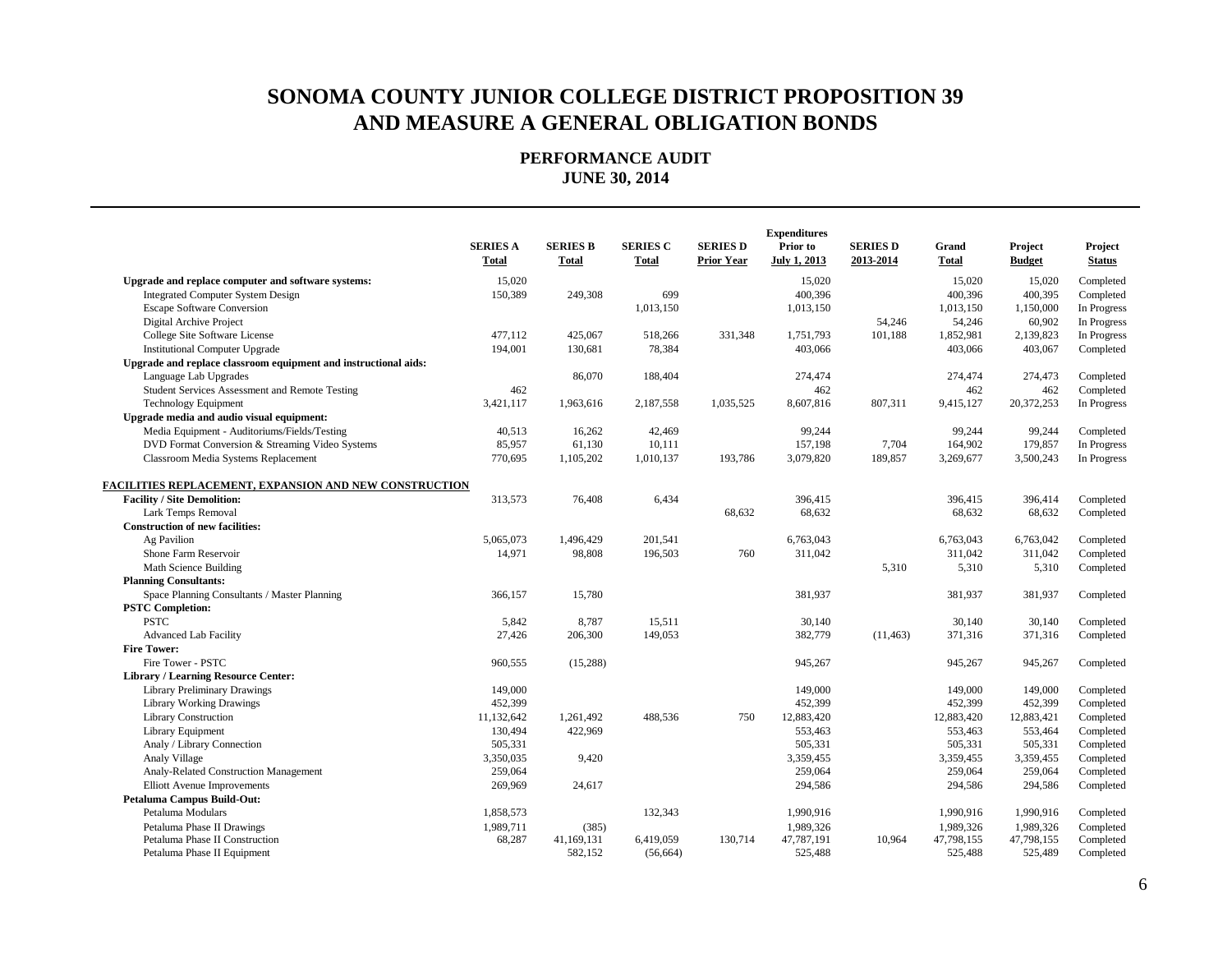|                                                                      | <b>SERIES A</b><br>Total | <b>SERIES B</b><br>Total                 | <b>SERIES C</b><br><b>Total</b> | <b>SERIES D</b><br><b>Prior Year</b> | <b>Expenditures</b><br>Prior to<br><b>July 1, 2013</b> | <b>SERIES D</b><br>2013-2014 | Grand<br><b>Total</b> | Project<br><b>Budget</b> | Project<br><b>Status</b> |
|----------------------------------------------------------------------|--------------------------|------------------------------------------|---------------------------------|--------------------------------------|--------------------------------------------------------|------------------------------|-----------------------|--------------------------|--------------------------|
| <b>Physical Education Expansion and Renovation:</b>                  |                          |                                          |                                 |                                      |                                                        |                              |                       |                          |                          |
| Physical Educ Outdoor Facility                                       | 33,077                   | 466,672                                  | 6.187.406                       | 123,113                              | 6,810,268                                              |                              | 6.810.268             | 6,810,268                | Completed                |
| <b>Barnett Hall Replacement:</b>                                     |                          |                                          |                                 |                                      |                                                        |                              |                       |                          |                          |
| <b>Barnett Hall Replacement</b>                                      |                          | 52,225                                   |                                 |                                      | 52,225                                                 |                              | 52,225                | 52,225                   | Completed                |
| <b>Warehouse and Site Storage Space:</b>                             |                          |                                          |                                 |                                      |                                                        |                              |                       |                          |                          |
| Warehouse                                                            | 3,806,616                | (298)                                    |                                 |                                      | 3,806,318                                              |                              | 3,806,318             | 3,806,318                | Completed                |
| <b>Student Counseling and Service Center:</b>                        |                          |                                          |                                 |                                      |                                                        |                              |                       |                          |                          |
| <b>Plover Conversion Preliminary Drawings</b>                        | 115,375                  |                                          |                                 |                                      | 115,375                                                |                              | 115,375               | 115,375                  | Completed                |
| <b>Plover Conversion Working Drawings</b>                            | 328,867                  | 63,224                                   |                                 |                                      | 392,091                                                |                              | 392,091               | 392,091                  | Completed                |
| <b>Plover Conversion Construction</b>                                |                          | 8,045,916                                | 17,406                          | 7,673                                | 8,070,995                                              | 1,020                        | 8,072,015             | 8,072,015                | Completed                |
| Plover Conversion Equipment                                          | 3,962                    | 573,064                                  | 9,338                           |                                      | 586,364                                                |                              | 586,364               | 586,364                  | Completed                |
| <b>Student Center:</b>                                               |                          |                                          |                                 |                                      |                                                        |                              |                       |                          |                          |
| Bertolini Student Center                                             | 148,751                  | 17,926,788                               | 34,706,285                      | 131,715                              | 52,913,539                                             |                              | 52,913,539            | 52,913,540               | Completed                |
| Bertolini Student Center Equipment                                   |                          |                                          | 1,181,912                       |                                      | 1,181,912                                              | 9,002                        | 1,190,914             | 1,190,914                | Completed                |
| <b>Culinary Arts Center:</b>                                         |                          |                                          |                                 |                                      |                                                        |                              |                       |                          |                          |
| Culinary Arts Site Selection                                         |                          | 36,196                                   | 76,435                          |                                      | 112,631                                                |                              | 112,631               | 112,631                  | Completed                |
| Culinary Arts Center                                                 |                          | 462,292                                  | 18,986,698                      | 480,076                              | 19,929,066                                             | 10,242                       | 19,939,308            | 20,090,898               | In Progress              |
| <b>Culinary Arts Center Equipment</b>                                |                          |                                          |                                 | 444,098                              | 444,098                                                | 2,915                        | 447,013               | 447,013                  | Completed                |
| <b>Graphics Services Center:</b>                                     |                          |                                          |                                 |                                      |                                                        |                              |                       |                          |                          |
| Graphics Replacement and Press Systems                               | 598,218                  | 41,779                                   |                                 |                                      | 639,997                                                |                              | 639,997               | 639,997                  | Completed                |
| Construct permanent classrooms, laboratories and support space to:   |                          |                                          |                                 |                                      |                                                        |                              |                       |                          |                          |
| replace "portables" and provide adequate classroom space             |                          |                                          |                                 |                                      |                                                        |                              |                       |                          |                          |
| <b>LAND AND BUILDING ACQUISITIONS</b>                                |                          |                                          |                                 |                                      |                                                        |                              |                       |                          |                          |
| Property Acquisitions in Santa Rosa, Petaluma, North and West County |                          |                                          |                                 |                                      |                                                        |                              |                       |                          |                          |
| to provide services to communities throughout the college district:  |                          |                                          |                                 |                                      |                                                        |                              |                       |                          |                          |
| <b>Property Acquisitions</b>                                         | 6,984,336                | 1,666,441                                | 429,776                         | 105                                  | 9,080,658                                              | 303,318                      | 9,383,976             | 10.141.475               | In Progress              |
| <b>COLLEGE-WIDE PARKING AND TRAFFIC ABATEMENT</b>                    |                          |                                          |                                 |                                      |                                                        |                              |                       |                          |                          |
| Create new parking spaces at all locations:                          |                          |                                          |                                 |                                      |                                                        |                              |                       |                          |                          |
| Parking Structure                                                    | 17,881,359               | 20,179,864                               | 162,454                         |                                      | 38,223,677                                             | 30,013                       | 38,253,690            | 38,253,690               | Completed                |
| Other Parking Improvements                                           | 332,602                  | (256)                                    | 65,417                          |                                      | 397,763                                                |                              | 397,763               | 397,763                  | Completed                |
| Improve roadways and relieve traffic congestion at all locations:    |                          |                                          |                                 |                                      |                                                        |                              |                       |                          |                          |
| Interior Roadways / Pathways                                         | 470.431                  | 288,303                                  | 300                             |                                      | 759,034                                                |                              | 759,034               | 759,033                  | Completed                |
| Mendocino Avenue Improvements                                        | 105,649                  | 10,739                                   |                                 |                                      | 116,388                                                |                              | 116,388               | 116,388                  | Completed                |
| <b>Bicycle Parking Project</b>                                       |                          | 155,512                                  | 77,713                          |                                      | 233,225                                                |                              | 233,225               | 233,225                  | Completed                |
| <b>TOTAL EXPENDITURES</b>                                            | S.                       | 76,538,249 \$112,836,693 \$74,011,844 \$ |                                 |                                      | 3,667,711 \$ 267,054,497                               | 1,599,520<br>-S              | \$268,654,017         | \$281,273,319            |                          |
|                                                                      |                          |                                          |                                 |                                      |                                                        |                              |                       |                          |                          |